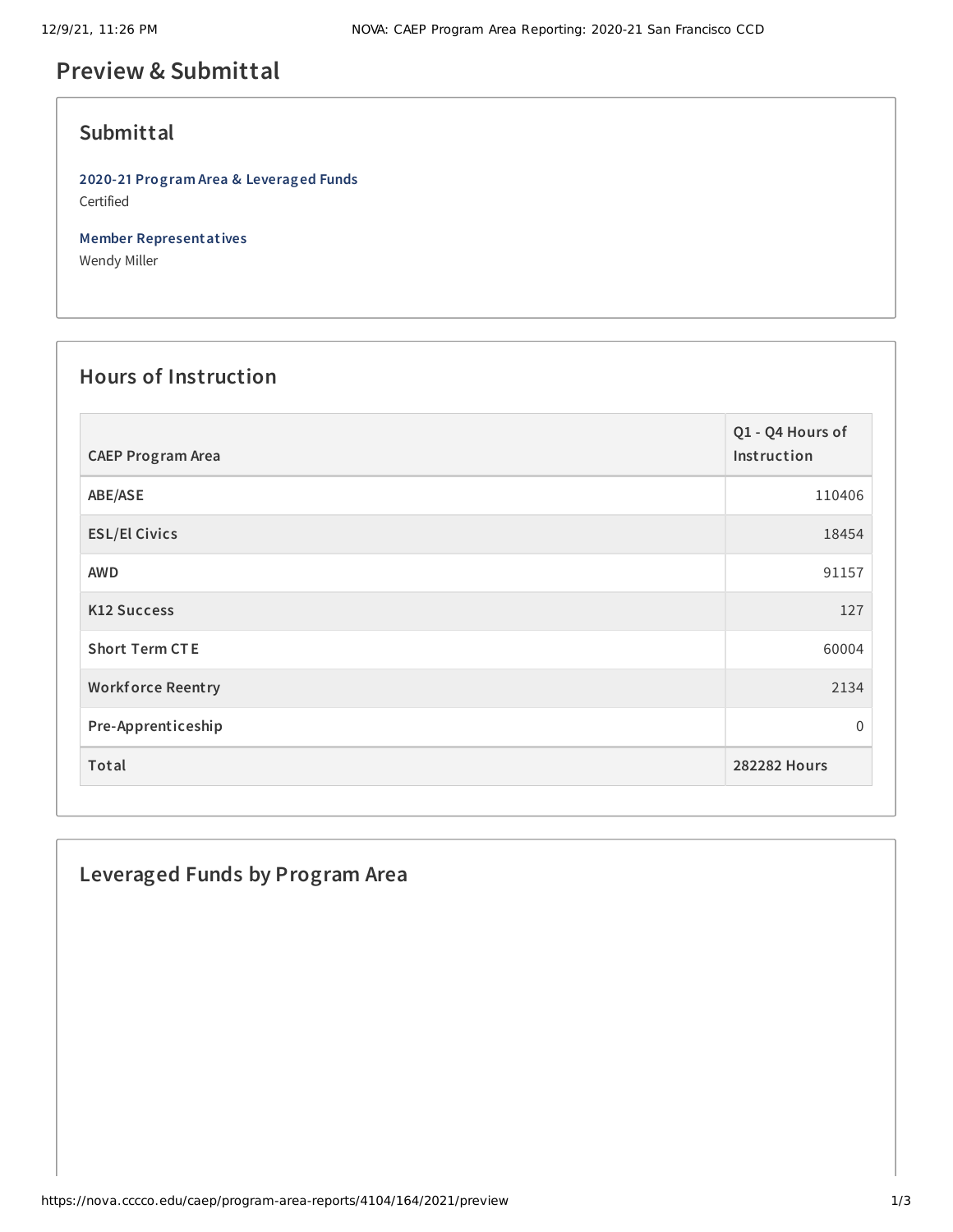| Fund                                                         | <b>ABE/ASE</b> | ESL/El<br>Civics | <b>AWD</b> | K12<br><b>Success</b> | <b>Short</b><br>Term<br><b>CTE</b> | Workforce<br>Reentry | Pre-<br>Apprenticeship | <b>Totals</b> |
|--------------------------------------------------------------|----------------|------------------|------------|-----------------------|------------------------------------|----------------------|------------------------|---------------|
| California<br>Adult<br>Education<br>Program                  | \$356,000      | \$1,456,025      | \$97,950   | \$48,975              | \$416,285                          | \$73,500             | \$0                    | \$2,448,735   |
| <b>CalWORKs</b>                                              | \$0            | \$0              | \$0        | \$0                   | \$0                                | \$0                  | \$0                    | \$0           |
| NonCredit                                                    | \$0            | \$0              | \$0        | \$0                   | \$0                                | \$0                  | \$0                    | \$0           |
| Perkins                                                      | \$0            | \$0              | \$0        | \$0                   | \$70,000                           | \$0                  | \$0                    | \$70,000      |
| <b>LCFF</b>                                                  | \$0            | \$0              | \$0        | \$0                   | \$0                                | \$0                  | \$0                    | \$0           |
| Fees                                                         | \$0            | \$0              | \$0        | \$0                   | \$0                                | \$0                  | \$0                    | \$0           |
| K12 Adult<br>Ed Jail<br><b>Funds</b>                         | \$0            | \$0              | \$0        | \$0                   | \$0                                | \$0                  | \$0                    | \$0           |
| <b>WIOA II</b>                                               | \$450,000      | \$450,000        | \$0        | \$0                   | \$0                                | \$0                  | \$0                    | \$900,000     |
| Contracted<br><b>Services</b>                                | \$0            | \$0              | \$0        | \$0                   | \$0                                | \$0                  | \$0                    | \$0           |
| <b>Strong</b><br>Workforce<br>Program<br>(K12 or<br>College) | \$0            | \$0              | \$0        | \$0                   | \$75,000                           | \$0                  | \$0                    | \$75,000      |
| Other<br>State<br>Grants                                     | \$0            | $$0$$            | \$0        | $$0$$                 | \$0                                | \$0                  | \$75,000               | \$75,000      |
| Totals                                                       | \$806,000      | \$1,906,025      | \$97,950   | \$48,975              | \$561,285                          | \$73,500             | \$75,000               | \$3,568,735   |

# **Certification**

**49 San Francisco Adult Education Consortium - Primary Contact**

**Tary Acebey** Management Assistant, AEBG [tacebey@ccsf.edu](mailto:tacebey@ccsf.edu)

**Wendy Miller**